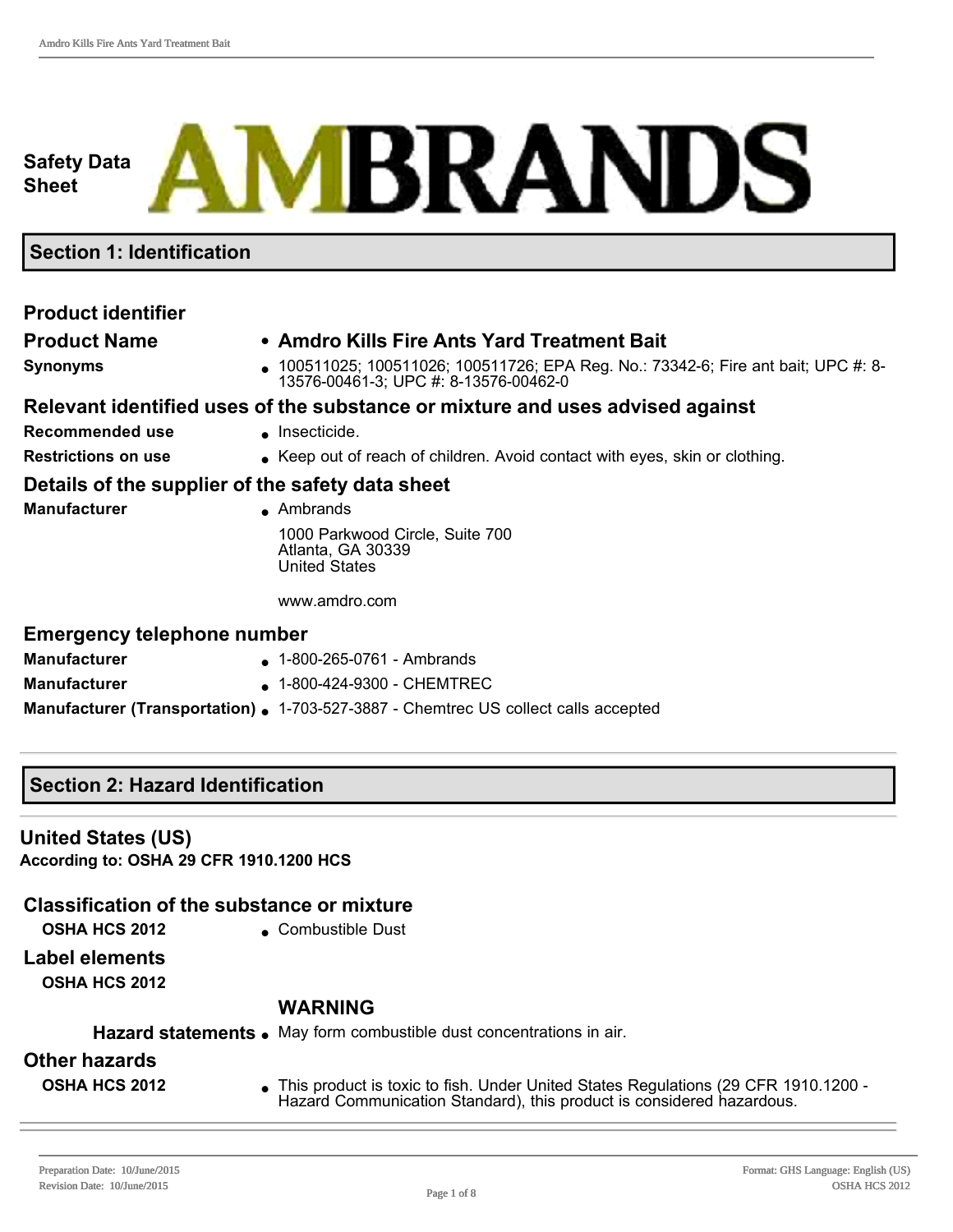## **Section 3 Composition/Information on Ingredients**

#### **Substances**

 $\bullet$  Material does not meet the criteria of a substance.

#### **Mixtures**

| <b>Composition</b>                          |                |          |  |
|---------------------------------------------|----------------|----------|--|
| <b>Chemical Name</b><br><b>I</b> dentifiers | %              |          |  |
| (s)-Methoprene                              | CAS:65733-16-6 | 0.0172%  |  |
| Hydramethylnon                              | CAS:67485-29-4 | 0.036%   |  |
| Other ingredients                           | <b>NDA</b>     | 14.9994% |  |
| Defatted Grits                              | <b>NDA</b>     | 84.9474% |  |

## **Section 4: First-Aid Measures**

#### **Description of first aid measures**

| Inhalation                                                                 | • IF INHALED: If breathing is difficult, remove person to fresh air and keep at rest in a<br>position comfortable for breathing. Call a physician if symptoms persist.                             |  |  |
|----------------------------------------------------------------------------|----------------------------------------------------------------------------------------------------------------------------------------------------------------------------------------------------|--|--|
| Skin                                                                       | • IF ON SKIN: Wash with plenty of soap and water. If irritation develops and persists,<br>get medical attention.                                                                                   |  |  |
| Eye                                                                        | • IF IN EYES: Rinse cautiously with water for several minutes. Remove contact lenses,<br>if present and easy to do. Continue rinsing. If eye irritation persists: Get medical<br>advice/attention. |  |  |
| Ingestion                                                                  | • IF SWALLOWED: Rinse mouth. Do NOT induce vomiting. Get medical attention if<br>symptoms occur.                                                                                                   |  |  |
|                                                                            | Most important symptoms and effects, both acute and delayed                                                                                                                                        |  |  |
|                                                                            | • Refer to Section 11 - Toxicological Information.                                                                                                                                                 |  |  |
| Indication of any immediate medical attention and special treatment needed |                                                                                                                                                                                                    |  |  |
|                                                                            |                                                                                                                                                                                                    |  |  |

**Notes to Physician existing the Symptomatically and supportively.** 

#### **Section 5: Fire-Fighting Measures**

#### **Extinguishing media Suitable Extinguishing Media .** Use water, foam, carbon dioxide, or dry chemical. **Unsuitable Extinguishing Media** • Avoid heavy hose streams. **Firefighting Procedures I** LARGE FIRES: Dike fire control water for later disposal; do not scatter the material. As an immediate precautionary measure, isolate spill or leak area for at least 50 meters (150 feet) in all directions. Move containers from fire area if you can do it without risk. Stay upwind. Do not breathe gas/fumes/vapour/spray. Do not walk through spilled material. Combustible dust - use low-pressure medium fog streams to avoid dust clouds. Eliminate ignition sources.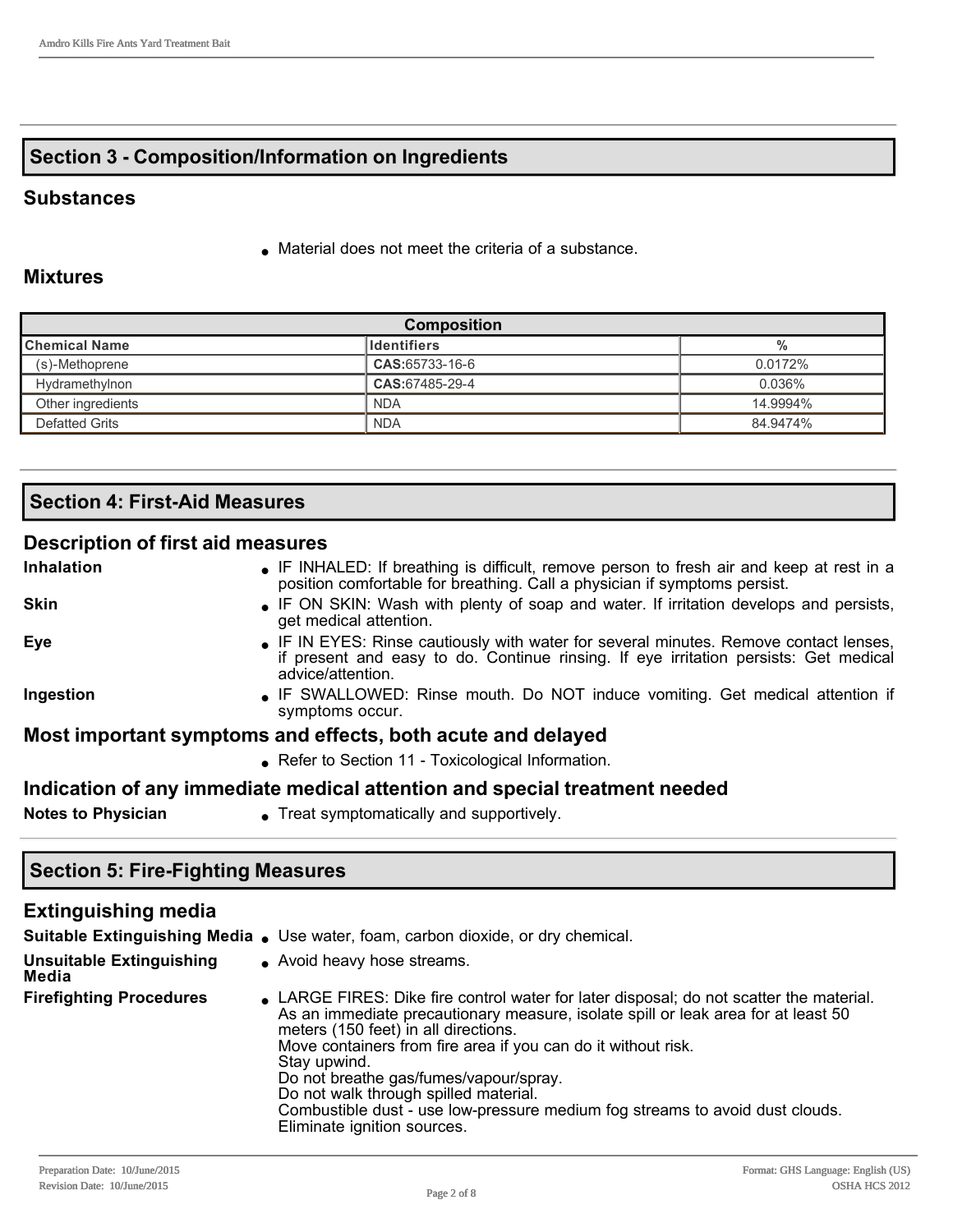#### **Special hazards arising from the substance or mixture Unusual Fire and Explosion Hazards** <sup>l</sup> Avoid generating dust; fine dust dispersed in air in sufficient concentrations, and in the presence of an ignition source is a potential dust explosion hazard. **Hazardous Combustion Products** <sup>l</sup> May decompose upon heating to produce toxic gases or fumes. **Advice for firefighters** Wear positive pressure self-contained breathing apparatus (SCBA). Structural firefighters' protective clothing will only provide limited protection. Do not allow run-off to enter waterways. **Section 6 Accidental Release Measures**

## **Personal precautions, protective equipment and emergency procedures**

**Personal Precautions** and touch damaged containers or spilled material unless wearing appropriate protective clothing. Ventilate enclosed areas. Keep all sources of ignition away and avoid creating dusty conditions. Do not walk through spilled material. Use appropriate Personal Protective Equipment (PPE) Emergency Procedures . ELIMINATE all ignition sources (no smoking, flares, sparks or flames in immediate area). Keep unauthorized personnel away. Ventilate closed spaces before entering. Contain spill and monitor for excessive dust accumulation. **Environmental precautions**

> • Prevent entry into waterways, sewers, basements or confined areas. Runoff from fire control or dilution water may cause pollution.

## **Methods and material for containment and cleaning up**

**Containment/Clean-up Measures** • Carefully shovel or sweep up spilled material and place in suitable container for later disposal.

# **Section 7 Handling and Storage**

## **Precautions for safe handling**

Handling **less in Liberal States I Use good safety** and industrial hygiene practices. Use only in well ventilated areas. Avoid breathing dust. Avoid contact with skin, eyes, and clothing. Minimize dust generation and accumulation. Wash thoroughly with soap and water after handling and before eating, drinking, or using tobacco. Wear appropriate personal protective equipment, avoid direct contact.

#### **Conditions for safe storage, including any incompatibilities**

**Storage lates in Acceptual Container.** Keep only in the original container/package in a cool well-ventilated place. Keep out of reach of children. Ventilate enclosed areas. Keep container tightly closed.

# **Section 8 Exposure Controls/Personal Protection**

## **Control parameters**

**Exposure Limits/Guidelines** lt is recommended that dust control equipment such as local exhaust ventilation and material transport systems involved in handling of this product contain explosion relief vents or an explosion supression system or an oxygen-deficient environment.

## **Exposure controls**

**Engineering Measures/Controls** Local exhaust ventilation. Ensure that dust handling systems (such as exhaust ducts, dust collectors, vessels and processing equipment) are designed in a manner to prevent the escape of dust into the work area (i.e., there is not leakage from the equipment). It is recommended that dust control equipment such as local exhaust ventilation and material transport systems involved in handling of this product contain explosion relief vents or an explosion supression system or an oxygen-deficient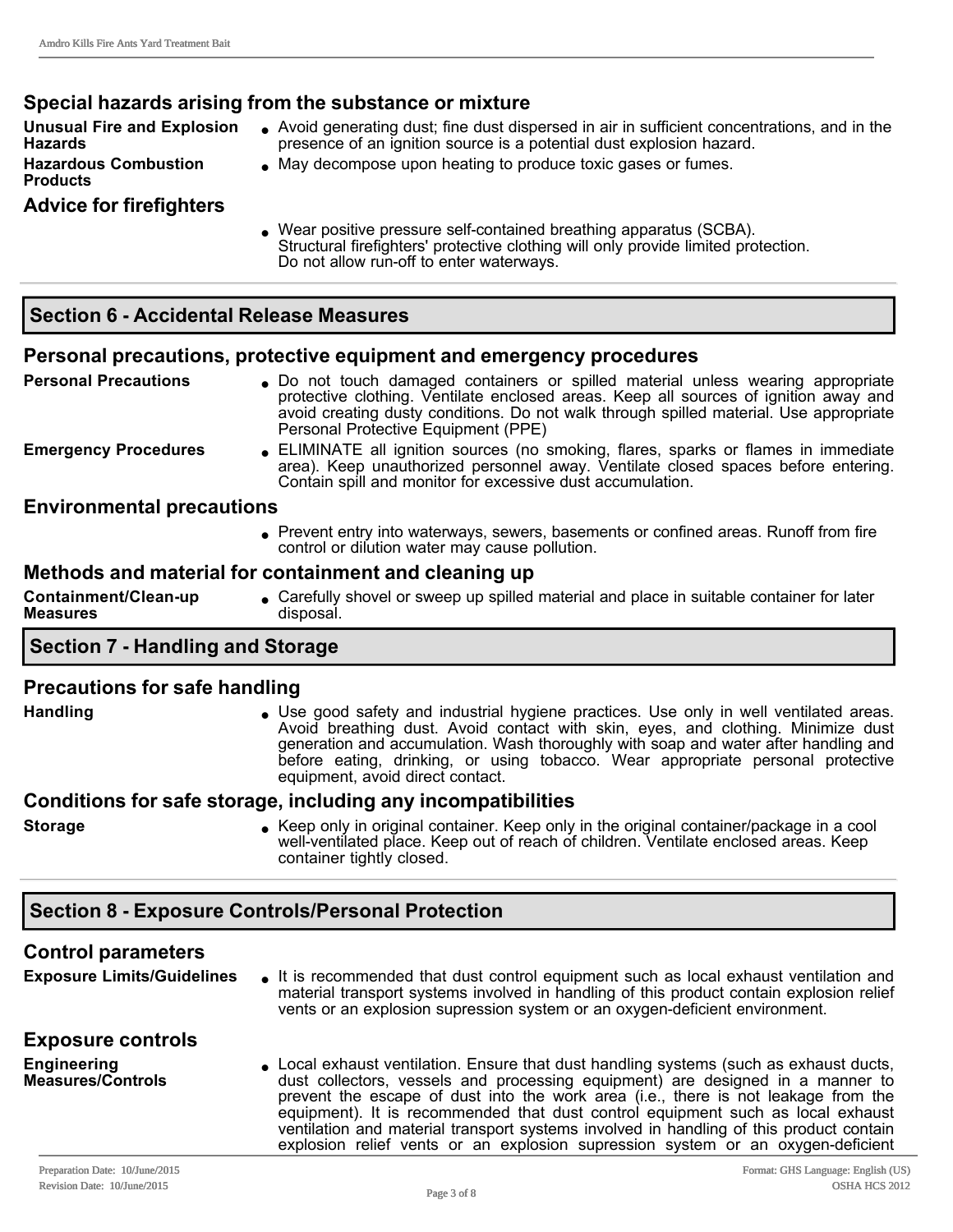environment. Use only appropriately classified electrical equipment.

#### **Personal Protective Equipment**

**Pictograms** 



- 
- 
- 
- **Respiratory If airborne dust is present or in case of inadequate ventilation, use appropriate** respiratory protection.
- **Eye/Face lacks C** Wear safety goggles.
- **Hands lack and <b>l** Wear protective gloves (chemical-resistant).
- **Skin/Body let is recommended for handlers to wear appropriate clothing to prevent skin contact** including long sleeves, long pants, socks and shoes.

**Environmental Exposure Controls**

• Dust deposits should not be allowed to accumulate on surfaces, as these may form an explosive mixture if they are released into the atmosphere in sufficient concentration. Avoid dispersal of dust in the air (i.e., clearing dust surfaces with compressed air). Controls should be engineered to prevent release to the environment, including procedures to prevent spills, atmospheric release and release to waterways. Refer to Section 13 - Disposal Considerations.

## **Section 9 Physical and Chemical Properties**

#### **Information on Physical and Chemical Properties**

| <b>Material Description</b>                           |                                                                        |                                         |                                                                                         |  |
|-------------------------------------------------------|------------------------------------------------------------------------|-----------------------------------------|-----------------------------------------------------------------------------------------|--|
| <b>Physical Form</b>                                  | Solid                                                                  | Appearance/Description                  | Yellow-tan, free-flowing granules<br>having an odor characteristic of<br>vegetable oil. |  |
| Color                                                 | Yellow-tan, free-flowing granules.                                     | Odor                                    | characteristic of vegetable oil.                                                        |  |
| Taste                                                 | No data available.                                                     | Particulate Type                        | No data available                                                                       |  |
| <b>Particulate Size</b>                               | No data available                                                      | Aerosol Type                            | No data available                                                                       |  |
| Odor Threshold                                        | No data available                                                      | <b>Physical and Chemical Properties</b> | No data available                                                                       |  |
| <b>General Properties</b>                             |                                                                        |                                         |                                                                                         |  |
| <b>Boiling Point</b>                                  | No data available                                                      | <b>Melting Point</b>                    | No data available                                                                       |  |
| Decomposition Temperature                             | No data available                                                      | Heat of Decomposition                   | No data available                                                                       |  |
| Specific Gravity/Relative Density                     | No data available                                                      | Density                                 | No data available                                                                       |  |
| <b>Bulk Density</b>                                   | $20$ lb(s)/ft <sup>3</sup>                                             | <b>Water Solubility</b>                 | Insoluble                                                                               |  |
| Solvent Solubility                                    | No data available                                                      | Viscosity                               | Not relevant                                                                            |  |
| <b>Explosive Properties</b>                           | <b>Oxidizing Properties:</b><br>Combustible Dust.<br>No data available |                                         |                                                                                         |  |
| Flammability                                          |                                                                        |                                         |                                                                                         |  |
| <b>Flash Point</b>                                    | Not relevant                                                           | UEL                                     | No data available                                                                       |  |
| LEL                                                   | No data available                                                      | Autoignition                            | No data available                                                                       |  |
| Self-Accelerating Decomposition<br>Temperature (SADT) | No data available                                                      | Flammability (solid, gas)               | No data available                                                                       |  |
| <b>IEnvironmental</b>                                 |                                                                        |                                         |                                                                                         |  |
| Half-Life                                             | No data available                                                      | Octanol/Water Partition coefficient     | No data available                                                                       |  |

# **Section 10: Stability and Reactivity**

## **Reactivity**

 $\bullet$  No data available.

# **Chemical stability**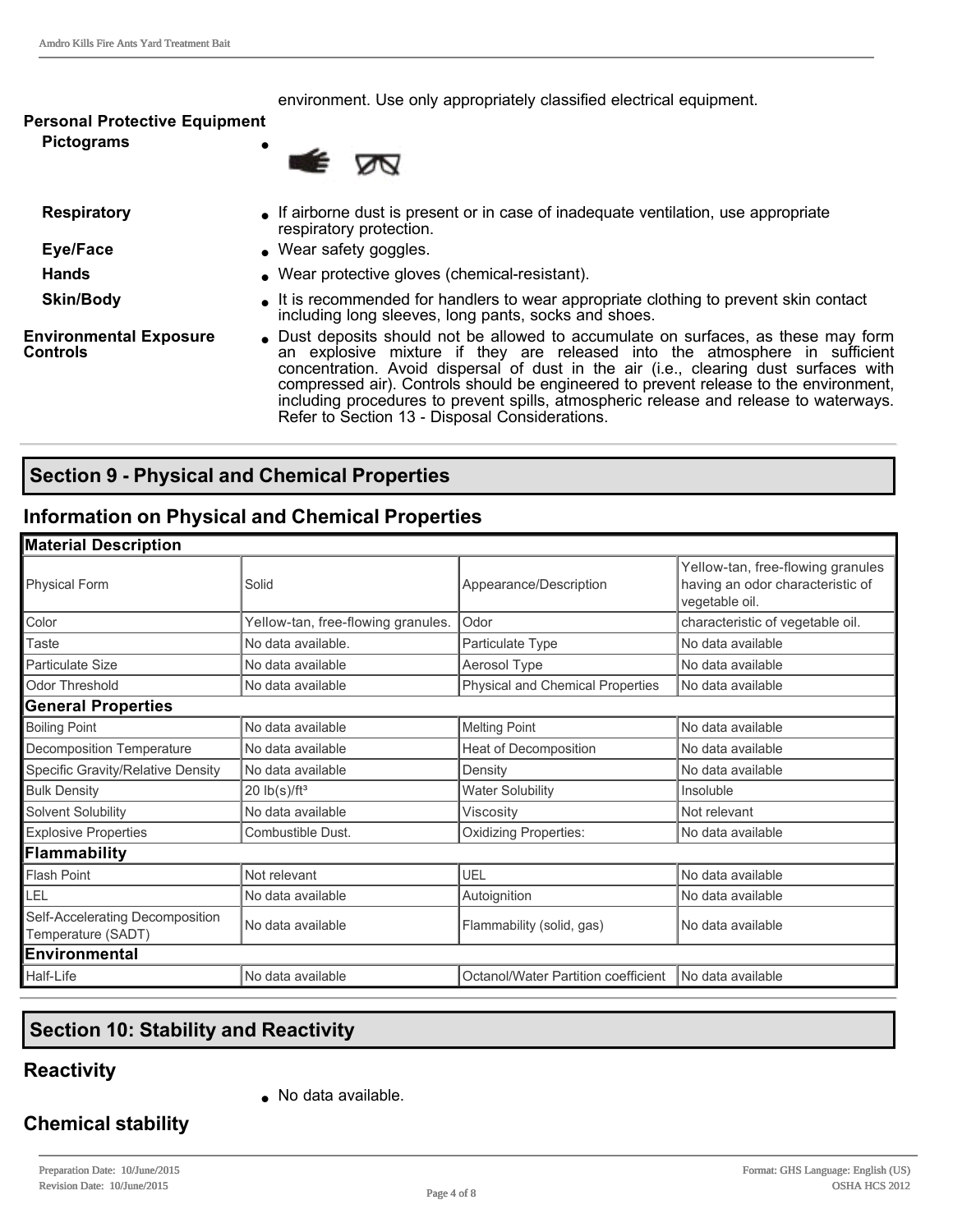• Stable under normal temperatures and pressures.

#### **Possibility of hazardous reactions**

<sup>l</sup> Hazardous polymerization not indicated. May form combustible dust concentrations in the air.

#### **Conditions to avoid**

 $\bullet$  Heat, sparks, open flame.

#### **Incompatible materials**

• Strong acids, strong bases, and oxidizing agents.

#### **Hazardous decomposition products**

• Thermal decomposition may produce toxic vapors and/or gases.

## **Section 11 - Toxicological Information**

## **Information on toxicological effects**

| <b>Components</b>           |                     |                                                                                                                                                                                                                                                                                                              |  |
|-----------------------------|---------------------|--------------------------------------------------------------------------------------------------------------------------------------------------------------------------------------------------------------------------------------------------------------------------------------------------------------|--|
| (s)-Methoprene<br>(0.0172%) | 65733-<br>$16-6$    | Acute Toxicity: Ingestion/Oral-Rat LD50 • >34000 mg/kg • Comments: Based on (S)-Methoprene; Inhalation-Rat<br>LC50 • >5.19 mg/L • Comments: Based on (S)-Methoprene; Skin-Rabbit LD50 • >5000 mg/kg;<br><b>Irritation:</b> Eye-Rabbit • Essentially non-irritating; Skin-Rabbit • Essentially non-irritating |  |
| Hydramethylnon<br>(0.036%)  | 167485-<br>$29 - 4$ | <b>Acute Toxicity:</b> Ingestion/Oral-Rat LD50 • 817 mg/kg; Inhalation-Rabbit LC50 • 2.9 g/m <sup>3</sup> 4 Hour(s); Skin-Rabbit<br>$LD50 \cdot >5$ a/ka                                                                                                                                                     |  |

| <b>IGHS Properties</b>             | <b>Classification</b>                                                                                                                                                                                          |  |
|------------------------------------|----------------------------------------------------------------------------------------------------------------------------------------------------------------------------------------------------------------|--|
| Acute toxicity                     | <b>OSHA HCS 2012 •</b> Acute Toxicity - Dermal - Classification criteria not met; Acute<br>Toxicity - Inhalation - Classification criteria not met; Acute Toxicity - Oral -<br>Classification criteria not met |  |
| Aspiration Hazard                  | <b>OSHA HCS 2012 • Classification criteria not met</b>                                                                                                                                                         |  |
| <b>Carcinogenicity</b>             | <b>OSHA HCS 2012 • Classification criteria not met</b>                                                                                                                                                         |  |
| <b>Germ Cell Mutagenicity</b>      | <b>OSHA HCS 2012 • Not classified - data lacking</b>                                                                                                                                                           |  |
| <b>I</b> Skin corrosion/Irritation | <b>OSHA HCS 2012 • Classification criteria not met</b>                                                                                                                                                         |  |
| <b>I</b> Skin sensitization        | <b>OSHA HCS 2012 • Classification criteria not met</b>                                                                                                                                                         |  |
| <b>STOT-RE</b>                     | <b>OSHA HCS 2012 - Classification criteria not met</b>                                                                                                                                                         |  |
| ISTOT-SE                           | <b>OSHA HCS 2012 • Classification criteria not met</b>                                                                                                                                                         |  |
| <b>Toxicity for Reproduction</b>   | <b>OSHA HCS 2012 • Classification criteria not met</b>                                                                                                                                                         |  |
| <b>Respiratory sensitization</b>   | <b>OSHA HCS 2012 • Classification criteria not met</b>                                                                                                                                                         |  |
| Serious eye damage/Irritation      | <b>OSHA HCS 2012 - Classification criteria not met</b>                                                                                                                                                         |  |

**Route(s) of entry/exposure** . Inhalation, Skin, Eye, Ingestion

#### **Potential Health Effects Inhalation**

- **Acute (Immediate)** . Exposure to dust may cause irritation. **Chronic (Delayed)** . No data available.
- **Skin**
- 
- **Acute (Immediate)** Exposure to dust may cause irritation.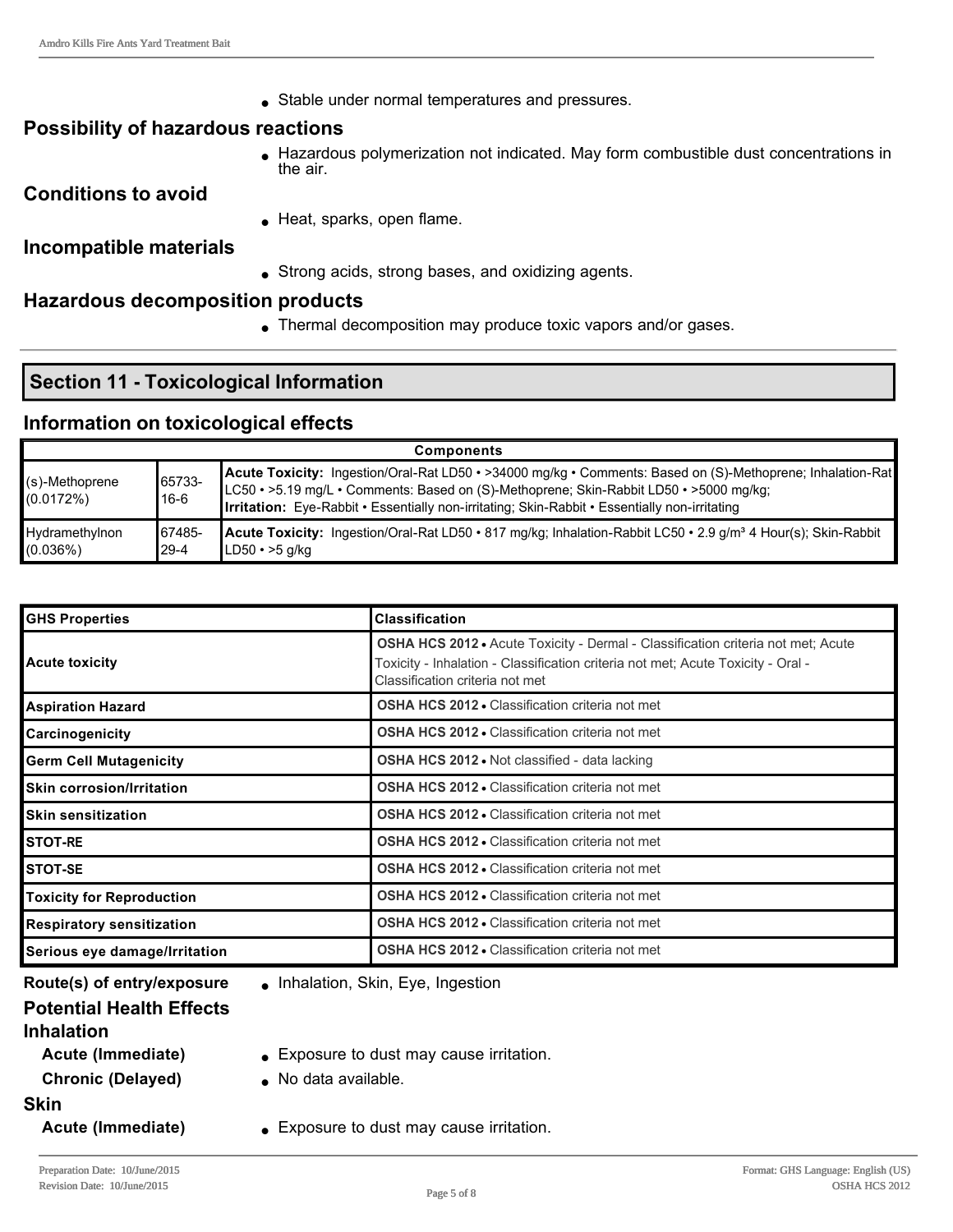| <b>Chronic (Delayed)</b>    | No data available.                                                                                                 |
|-----------------------------|--------------------------------------------------------------------------------------------------------------------|
| Eye                         |                                                                                                                    |
| Acute (Immediate)           | • Exposure to dust may cause irritation.                                                                           |
| <b>Chronic (Delayed)</b>    | No data available.                                                                                                 |
| Ingestion                   |                                                                                                                    |
| Acute (Immediate)           | Excessive concentrations of nuisance dust in the workplace may cause mechanical<br>irritation to mucous membranes. |
| <b>Chronic (Delayed)</b>    | ■ No data available.                                                                                               |
| <b>Mutagenic Effects</b>    | No data available.                                                                                                 |
| <b>Carcinogenic Effects</b> | • No data available.                                                                                               |
| <b>Reproductive Effects</b> | ■ No data available.                                                                                               |

# **Section 12 - Ecological Information**

## **Toxicity**

| Component                      | <b>CAS</b> | Data                                                                                                                                                                                                                                                                                                  |
|--------------------------------|------------|-------------------------------------------------------------------------------------------------------------------------------------------------------------------------------------------------------------------------------------------------------------------------------------------------------|
| $(s)$ -Methoprene<br>(0.0172%) | 65733-16-6 | <b>Crustacea:</b> NOEC Crustacea Mysid Shrimp 0.014 mg/L [Chronic]; 48 Hour(s) LC50 Crustacea Daphnia<br>$\vert$ 0.36 mg/L [Acute];<br>Fish: 96 Hour(s) LC50 Fish Rainbow Trout 0.76 mg/L [Acute]; 96 Hour(s) LC50 Fish Bluegill >0.37 mg/L<br>[Acute]; NOEC Fish Fathead Minnow 0.048 mg/L [Chronic] |
| Hydramethylnon<br>(0.036%)     |            | Aquatic Plant(s): EC50 Algae 1.4 µg/L [Acute];<br>67485-29-4 Crustacea: 48 Hour(s) EC50 Water Flea Daphnia magna 1.14 mg/L [Acute];<br>Fish: 96 Hour(s) LC50 Fish Rainbow Trout 0.16 mg/L [Acute]                                                                                                     |

## **Persistence and degradability**

 $\bullet$  No data available.

## **Bioaccumulative potential**

 $\bullet$  No data available.

# **Mobility in Soil**

 $\bullet$  No data available.

# **Results of PBT and vPvB assessment**

**PBT and vPvB assessment has not been carried out.** 

# **Other adverse effects**

 $\bullet$  This pesticide is toxic to fish.

# **Section 13 - Disposal Considerations**

# **Waste treatment methods**

| <b>Product waste</b> | Dispose of content and/or container in accordance with local, regional, national, and/or<br>international regulations. Do not allow into any sewer on the ground, or into any body<br>of water. |
|----------------------|-------------------------------------------------------------------------------------------------------------------------------------------------------------------------------------------------|
| Packaging waste      | Dispose of content and/or container in accordance with local, regional, national, and/or<br>international regulations.                                                                          |

# **Section 14 - Transport Information**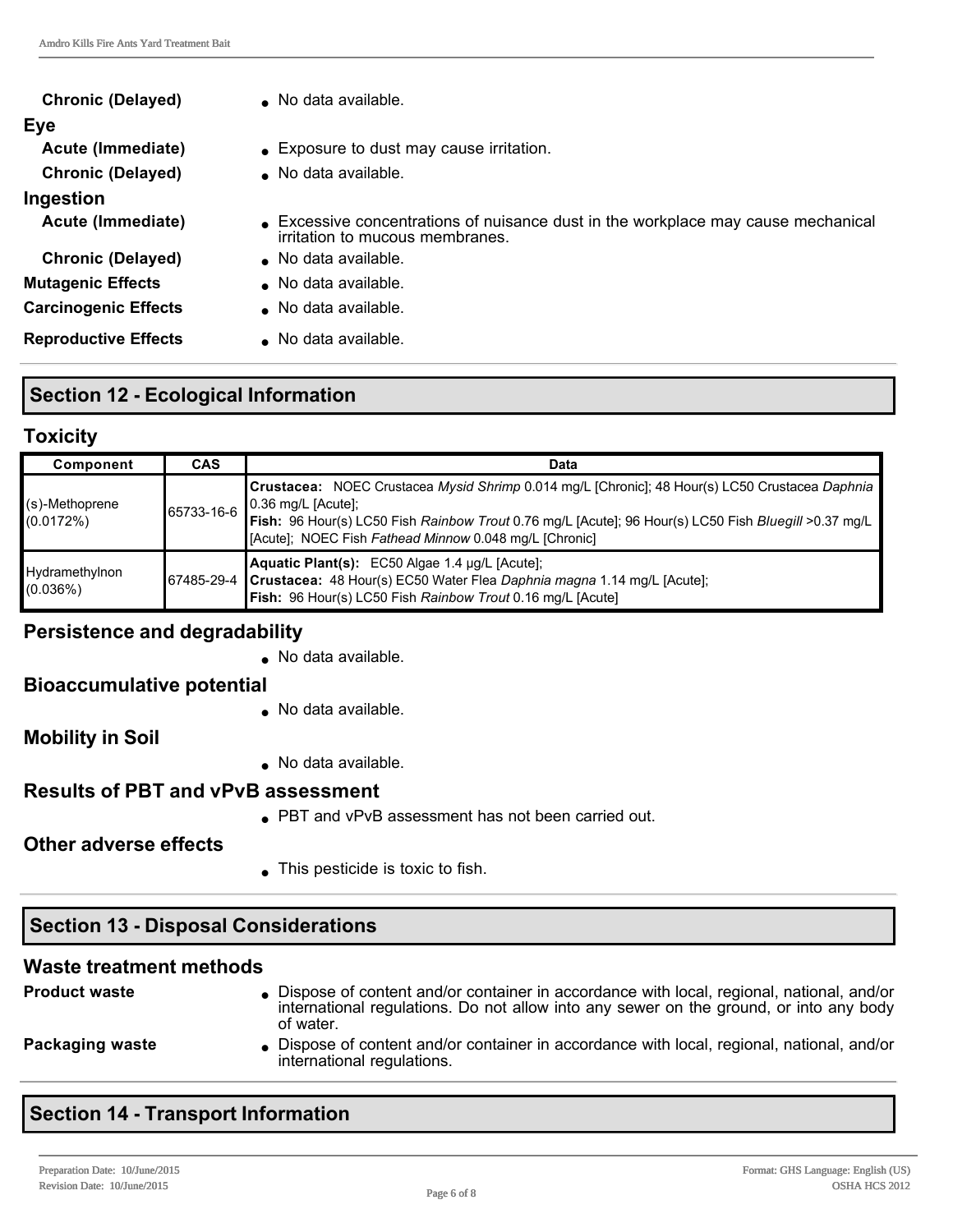|                  | UN<br>number  | UN proper shipping name                                                         | <b>Transport hazard</b><br>class(es) | Packing<br>group | <b>Environmental</b><br>hazards |
|------------------|---------------|---------------------------------------------------------------------------------|--------------------------------------|------------------|---------------------------------|
|                  | None          | Consumer commodity                                                              | ORM-D                                | N/A              | N/A                             |
| <b>DOT</b>       | UN3077        | Environmentally Hazardous Substance, Solid,<br>N.O.S. (contains hydramethylnon) | 9                                    | Ш                | Marine Pollutant                |
| <b>IMO/IMDG</b>  | UN3077        | Environmentally Hazardous Substance, Solid,<br>N.O.S. (contains hydramethylnon) | 9                                    | Ш                | Marine Pollutant                |
| <b>IATA/ICAO</b> | <b>UN3077</b> | Environmentally Hazardous Substance, Solid,<br>N.O.S. (contains hydramethylnon) | 9                                    | Ш                | <b>Acute Aquatic Toxicity</b>   |

#### **Special precautions for user** • None known.

| Transport in bulk according<br>to Annex II of MARPOL 73/78 | • No Data Available. |
|------------------------------------------------------------|----------------------|
| and the IBC Code                                           |                      |
| Other information                                          |                      |

- **IMO/IMDG** . No data available
- **IATA/ICAO** . No data available

#### **Key to abbreviations**

 $=N/A = Not applicable.$ 

## **Section 15 Regulatory Information**

#### **Safety, health and environmental regulations/legislation specific for the substance or mixture**

**SARA Hazard Classifications** . SARA Title III Section 313

#### **FIFRA – Pesticide Labeling**

This material is a pesticide product registered by the United States Environmental Protection Agency and is subject to certain labeling requirements under federal pesticide law. These requirements differ from the classification criteria and hazard information required for safety data sheets (SDS), and for workplace labels of nonpesticide chemicals. The hazard information required on the pesticide label is reproduced below. The pesticide label also includes other important information, including directions for use.

#### **CAUTION**

**Precautionary Statements.** Keep out of reach of children.

Hazards to Humans and  $\bullet$  HAZARDS TO HUMANS AND DOMESTIC ANIMALS CAUTION Avoid contact with **Domestic Animals** skin, eyes, and clothing. Wash hands thoroughly with soap and water after handling. Prolonged contact or frequently repeated skin contact may cause allergic reactions in some individuals. Do not apply this product in a way that will contact any person or pet, either directly or through drift. Keep people and pets out of the area during application.

> **First Aid** . IF ON SKIN OR CLOTHING • Take off contaminated clothing • Rinse skin immediately with plenty of water for 15-20 minutes. • Call a poison control center or doctor for further treatment advice.

**Environmental Hazards** . This product is toxic to fish. Do not apply directly to any body of water. Do not contaminate water when disposing of equipment wash waters or risate.

|  |  | Do not apply when weather conditions favor drift from target areas. |
|--|--|---------------------------------------------------------------------|
|  |  |                                                                     |

| Inventory         |            |             |  |  |
|-------------------|------------|-------------|--|--|
| Component         | <b>CAS</b> | <b>TSCA</b> |  |  |
| $(s)$ -Methoprene | 65733-16-6 | No          |  |  |
| Hydramethylnon    | 67485-29-4 | No          |  |  |